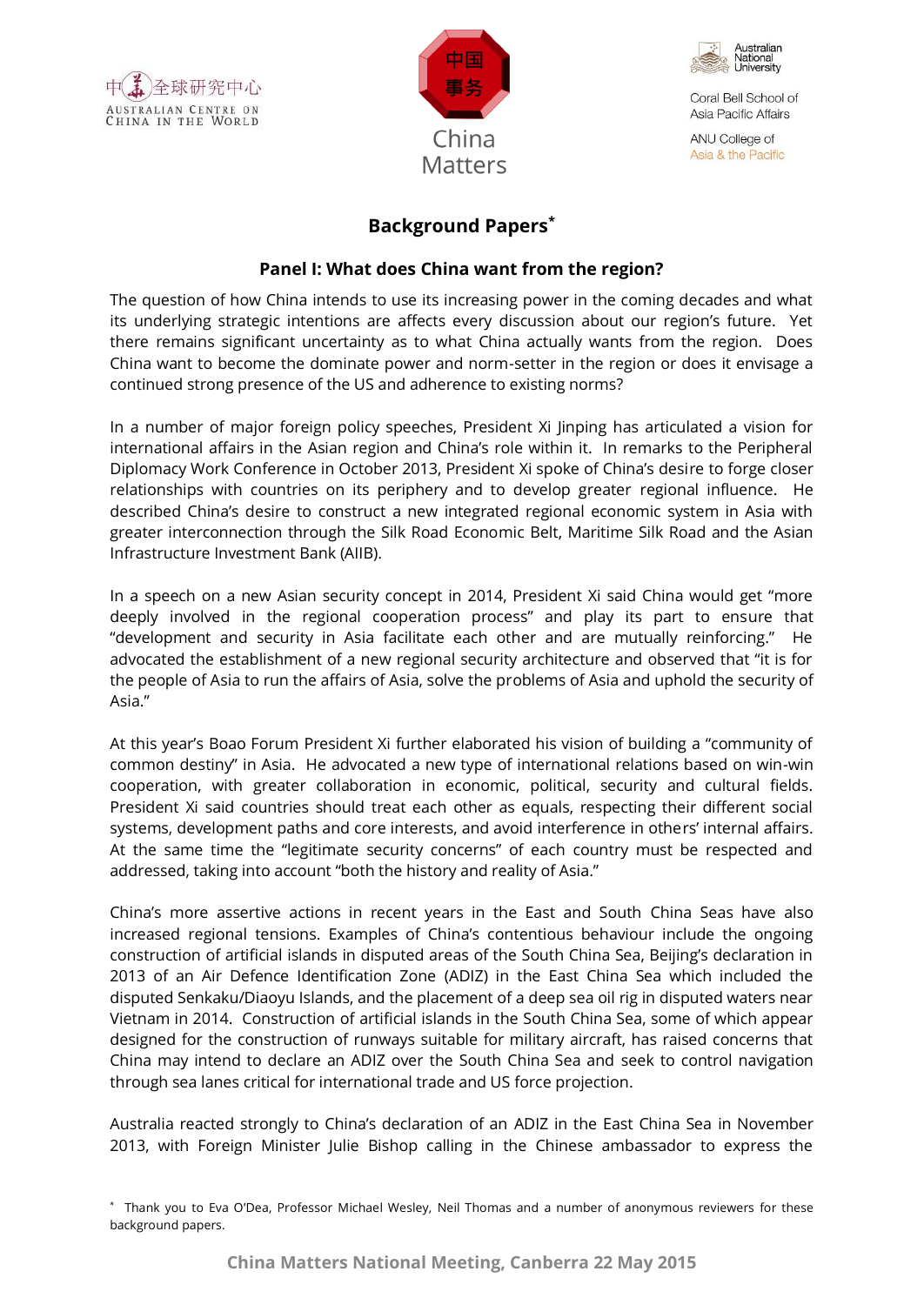





ANU College of Asia & the Pacific

government's concerns. She criticised the timing and the manner of China's announcement, saying it would not contribute to regional stability, and reiterated Australia's opposition to coercive or unilateral changes to the status quo in the East China Sea. The Chinese foreign ministry described Australia's statements on the ADIZ as "irresponsible" and "completely mistaken".

Over the ensuing months a "diplomatic remodulation" by the Australian government (in the words of former Foreign Minister Bob Carr) appeared to take place. The government avoided repeating descriptions by Prime Minister Tony Abbott in late 2014 of Japan as Australia's "ally" and "best friend in Asia". The government's response to the deep sea oil rig incident in May 2014 was markedly softer than to the ADIZ issue, with the Department of Foreign Affairs and Trade rather than the Foreign Minister issuing a statement urging parties to exercise restraint and reiterating that Australia does not take a position on the dispute. The Foreign Minister has also avoided issuing an official statement on China's construction of artificial islands in the South China Sea. She also changed her itinerary and did not make a planned visit to Hong Kong during the pro-democracy demonstrations. Comments by the then Defence Minister David Johnston in June 2014 that he "did not believe" the ANZUS Treaty would commit Australia to a territorial dispute in the Asia Pacific attracted little public response from the government.

By November 2014, bilateral relations with China appeared significantly improved. During President Xi's visit to Australia for the G20 both governments announced the completion of negotiations on the China-Australia Free Trade Agreement and the upgrade of bilateral relations to a "comprehensive strategic partnership," involving strategic level cooperation on political, economic, cultural and military issues. Australia applied to become a founding member of the China-led AIIB just before the deadline in March 2015, after much hesitation due to US opposition and concerns about how the AIIB will be governed.

Despite outward signs of closer political ties, however, in private Australian government officials and political leaders often indicate a deep distrust of China and the need to find an appropriate framework to deter China. This view was reflected in the private comments made by Prime Minister Tony Abbott at the time of the G20 that Australia's approach to China was based on "fear and greed". The extent to which this fear may be justifiable depends on a better understanding of what China's regional ambitions are.

### **Questions to consider**

- Does China desire to be the dominant regional power at the exclusion of the US? If so, what changes will China likely pursue in terms of international institutions, norms etc.
- How likely is it that China's vision for international affairs might be realised?
- What is China likely to expect of its neighbouring or 'peripheral' countries including Australia?
- Are China's strategic objectives likely to be more inimical, or more favourable, to Australia's interests?
- How should Australia respond?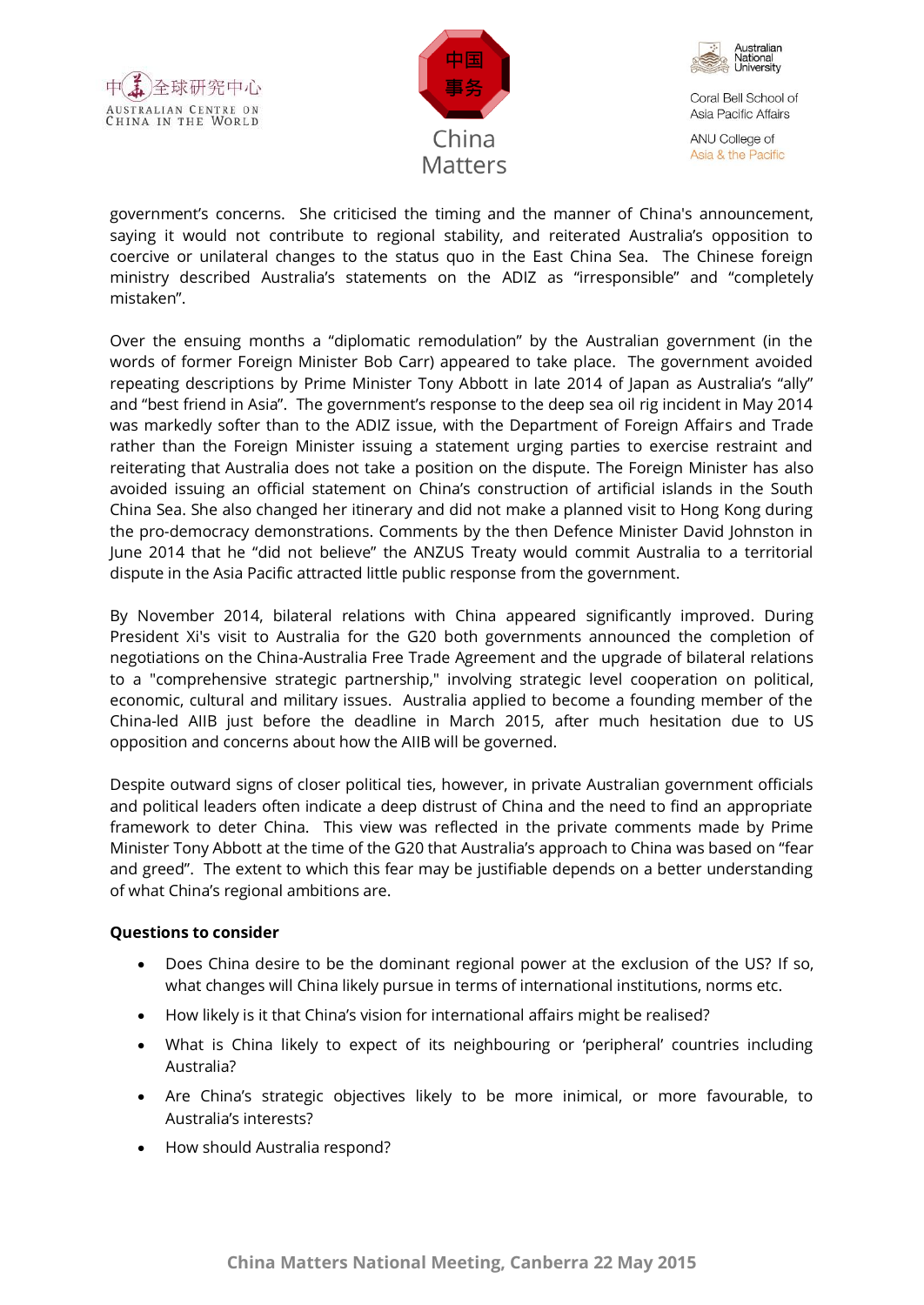





ANU College of Asia & the Pacific

## **Panel II: How should Australia prepare for an alternative regional economic order?**

There is an extensive debate over whether, as it becomes the world's largest economy, China will shift the basic rules of the international economic order. On one side of this debate are figures such as Ian Bremmer and Pat Choate, who argue that China has developed a form of "state capitalism", and that the twenty first century will therefore be dominated by a contest of state versus market capitalism. On the other side of the debate is John Ikenberry, who argues that the global liberal order is both easier for China to join and harder for it to overturn than the orders confronted by previous rising powers. Another version of this argument is provided by Edward Steinfeld, who argues that China is "playing our game" – i.e. that the record of China's engagement with the global economy shows it has a very high rate of compliance with existing norms, and a very low rate of challenge or non-compliance with those norms.

Another take on this debate focusses on whether growing strategic rivalry with the US will see China challenge the regional economic order, driven by a belief that the existing order underpins US power in Asia. The rise of "competitive regionalism" in the form of alternative trade agreements, the Trans-Pacific Partnership (TPP) (which is driven by the US but excludes China) and the Regional Comprehensive Economic Partnership (RCEP) (which includes China but excludes the US) has led Michael Wesley to speculate about whether the region may see the emergence of overlapping but alternative regional economic orders. The TPP as it takes shape appears to be a hyper-liberal regime particularly conducive to American commercial and investment interests, enforcing rules against state-owned enterprises and enforcing strict intellectual property provisions, for instance, while RCEP concentrates much more closely on facilitating trading and investment synergies, especially among developing economies. Aaron Friedberg has gone so far as to speculate on the emergence of two mutually-exclusive trade and investment blocs: one continental and centred on China, combining state-capitalist economies; and one maritime and centred on the US, combining market-capitalist economies.

There may be additional purchase on these debates by examining developments within China itself. The Chinese economy has embarked on a process of economic reform and restructuring that seeks to move it from an export-oriented centre of production to a major consumption and outward investing economy. In parallel to this, in 2012 the Chinese Foreign Ministry established a Department of International Economic Affairs to drive and integrate China's economic diplomacy. The accession of Xi Jinping to the Presidency has inaugurated or invigorated several new or emerging strands of economic diplomacy. President Xi has announced a major strategic conception under the slogan "One Belt, One Road" (1B1R), consisting of the New Silk Road Economic Belt and the Twenty-First Century Maritime Silk Road. Both are envisioned as extensive networks of Chinese commerce, investment and infrastructure projects extending along the country's key strategic trade routes west and south. President Xi and his colleagues have committed US\$40 billion to a Silk Road Fund and created the multinational US\$50 billion Asian Infrastructure Investment Bank (AIIB) to finance 1B1R. The overarching aim of these institutions is to align the interests of regional or "peripheral countries" with China's continued rise. President Xi has also spoken of the necessity for China to secure its growth by creating a "more enabling international environment".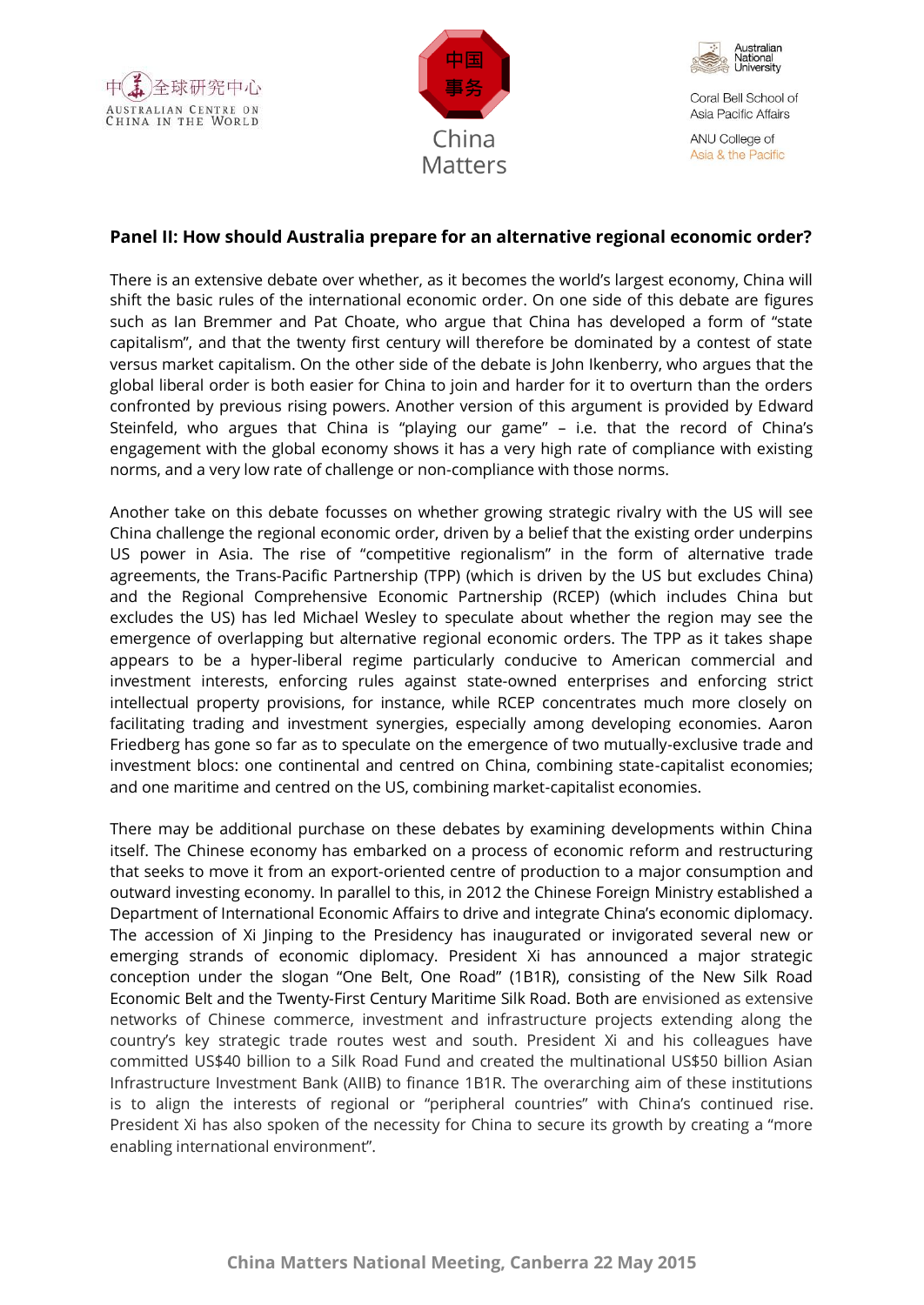





ANU College of Asia & the Pacific

The AIIB joins the US\$100 billion New Development Bank (NDB, or more commonly referred to as the "BRICs Bank") as a brace of new, China-sponsored and funded institutions that rival existing institutions such as the World Bank and the Asian Development Bank, with a focus on providing multilateral funding for infrastructure building. One could also add to these China's championing of currency-swap initiatives, both through the Asian Chiang-Mai Initiative (CMI) and via a range of bilateral currency swap arrangements involving the *renminbi*. There have been a range of motives ascribed to the launch of these new initiatives. One is the significant and justified resentment at the shortfall between China's economic size and its voting weights in the Bretton Woods institutions – currently, as the second largest economy in the world, China has a voting weight within the IMF slightly less than Belgium's. Another motive is said to be a difference in philosophy between China and the West over the prioritisation of development needs in emerging economies. While China and other developing powers emphasise the need to build infrastructure, the approach of Western countries tends to focus more on issues such as education, health and rights.

Diplomats involved in China-hosted multilateral meetings, such as the 2014 APEC meeting and upcoming G20 Summits, are cautious about drawing conclusions from China's multilateral hosting agendas and its broader goals; they argue that hosting events that are considered successful is a major goal for Beijing. Nevertheless, China's strong advocacy of launching a study into a Free Trade Area of the Asia Pacific (FTAAP) at the 2014 APEC Summit could presage the beginning of a major Chinese initiative to subsume TPP and shape the regional economy into what it sees as a "more enabling international environment" for the Chinese economy. President Obama warned of this in May while promoting the TPP, saying: "If we do not help to shape the rules ... then China will set up rules that advantage Chinese workers and Chinese businesses." At this early stage, however, it remains to be seen what shape a Chinese-led economic regional order might take.

### **Questions:**

- Would a China-led regional economic order be inconsistent with the existing liberal world order? What does it mean for the Bretton Woods institutions?
- What are the potential benefits and costs to Australia's interests in China's challenge to the regional economic status quo?
- What should be Australia's long-term goal in responding to China's economic challenge, and what strategies should it adopt?
- How should Australia seek to influence emergent Chinese economic initiatives such as the AIIB? What role should it endeavour to play within these Chinese-led organisations and initiatives?
- How likely is it that both the TPP and RCEP will be successfully agreed and ratified by member states? As a participant in both processes, how does Australia see the agreements interacting (assuming both are successfully completed)?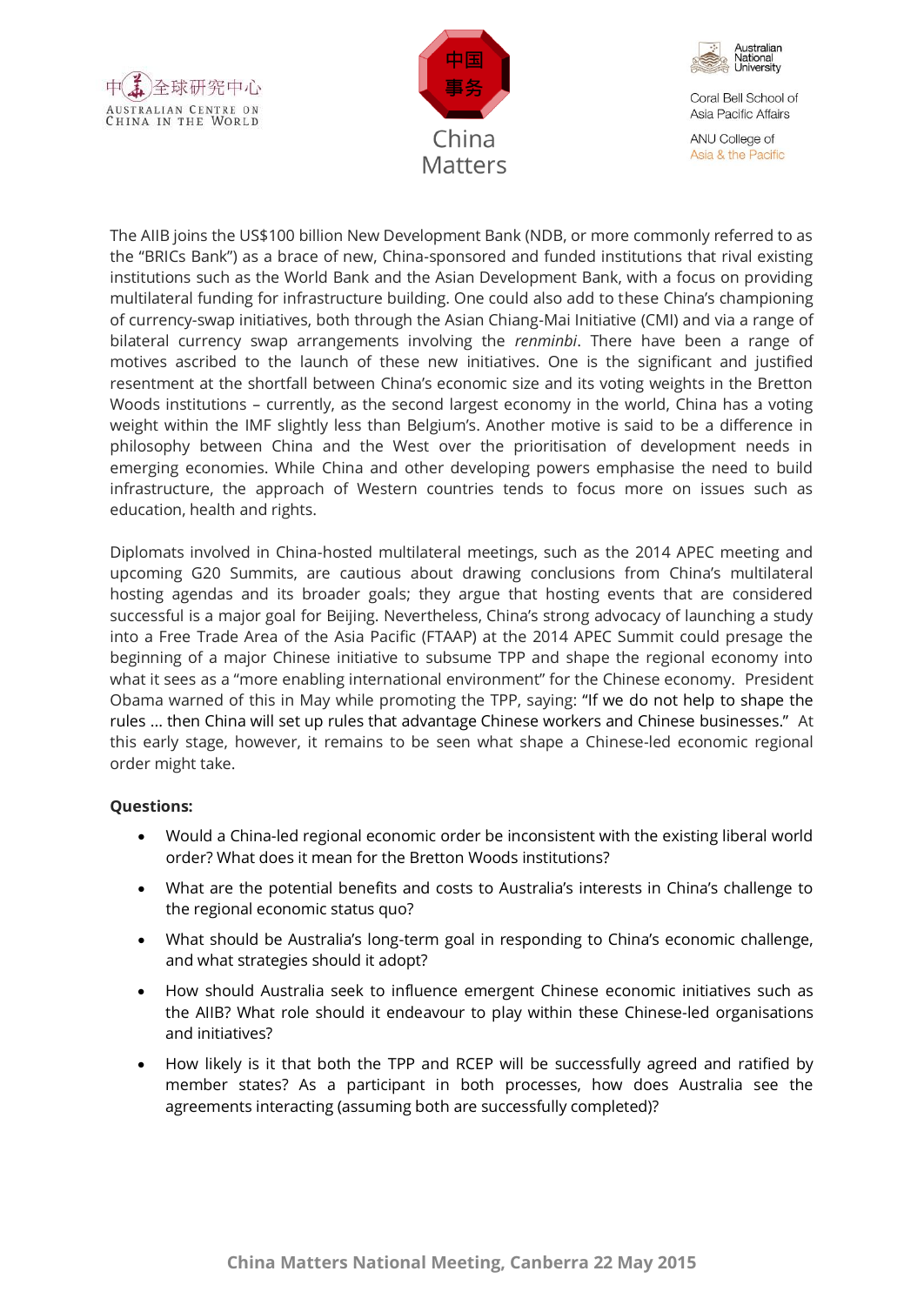





ANU College of Asia & the Pacific

## **Panel III: Chinese infrastructure investment in Australia: Are concerns warranted?**

Current debate over Chinese infrastructure investment in Australia is reflective of broader concerns about how to balance the potential economic benefits of closer partnerships with China with perceived security risks. The tone of debate has tended to become particularly emotive when it concerns Chinese investment in critical infrastructure or agricultural land.

As a country with a small population, Australia has always relied on foreign capital to help fund its infrastructure requirements — mostly from the US, the UK and Japan. The Business Council of Australia estimates that Australia needs at least an extra A\$400 billion of non-federal spending on infrastructure construction over the next ten years.

Investment from China is a prime contender to meet a significant share of Australia's infrastructure spending shortfall. In part this is because Beijing now seeks to diversify part of its US\$4tn of foreign exchange reserves from low-yielding US Treasury bonds to higher-yielding investment projects abroad. In terms of total foreign investment in Australia, investment from China remains small. As of December 2014, China (excluding Hong Kong SAR) accounted for just 4.4% of the total stock of foreign direct investment in Australia. But growth rates of Chinese investments in recent years have increased substantially. According to KPMG, Chinese investment in Australia between 2005 and 2013 represented 12% of total Chinese foreign investment, making Australia its second largest investment destination.

Senior Australian intelligence figures have spoken publicly about the vulnerability of Australia's critical infrastructure networks, particularly electricity networks, to cyber-attack. Former directorgeneral of the Australian Security Intelligence Organisation David Irvine has said, "I know China probably has the ability already to turn off our electricity supply" (*AFR*, 9.3.2015). In 2013 he warned that the online integration of electricity, transport and communications infrastructure represents a vulnerability in cyber warfare because they were not designed with cyber threats in mind.

The Australian business community, in turn, is generally a vocal supporter of increased Chinese investment. Some business executives have been publicly critical of the foreign investment approvals process. Although the Foreign Investment Review Board (FIRB) has only blocked three projects since 2005, research by the Australia-China Business Council suggests some Chinese investors perceive Australia's investment process as cumbersome and targeted at China. By an OECD survey, Australia is now the sixth most restrictive OECD country for foreign investment. Anecdotal evidence suggests that some Chinese investors perceive they are not welcome in Australia, overestimate the barriers to investment or, at times, feel discouraged by the FIRB before submitting an application.

All investment from State Owned Enterprises (SOEs) remains subject to FIRB review and the "national interest test", which is determined by the Treasurer. The Chinese government is seeking to modify this automatic review of SOE investment when the ChAFTA is jointly reviewed in two years' time.